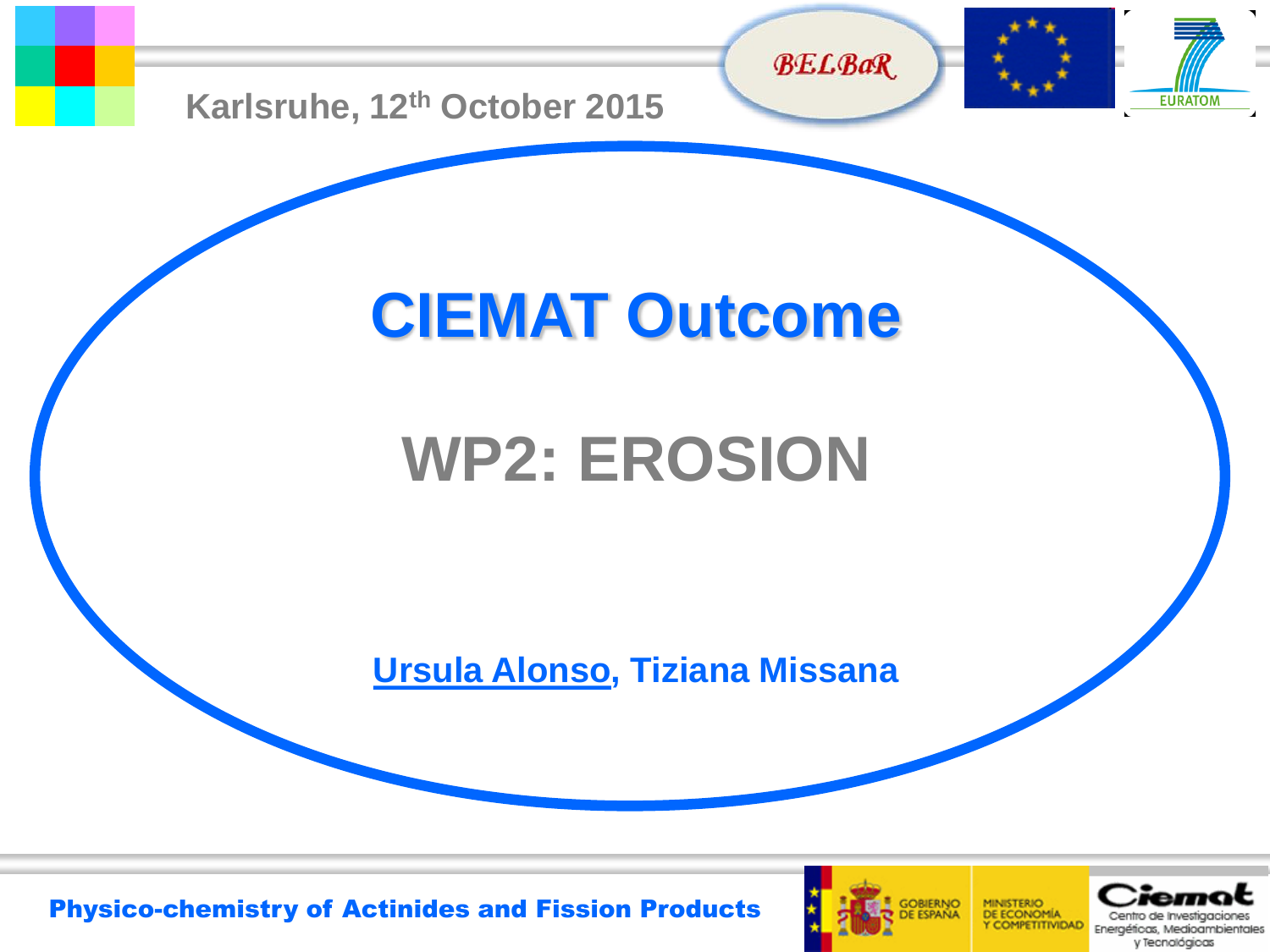# Start up - 2012





The comprehension of processes in each WP must be focused to a global need: input of data for qualitative and quantitative models description in SA.

**FURATOM** 

**BELBaR** 

Work packages are totally interdependent. Collaboration and result transfer between them is needed.

Coherence in the selection of experimental conditions is always needed even the experimental approach is different.

Final aim: to understand realistic scenarios.



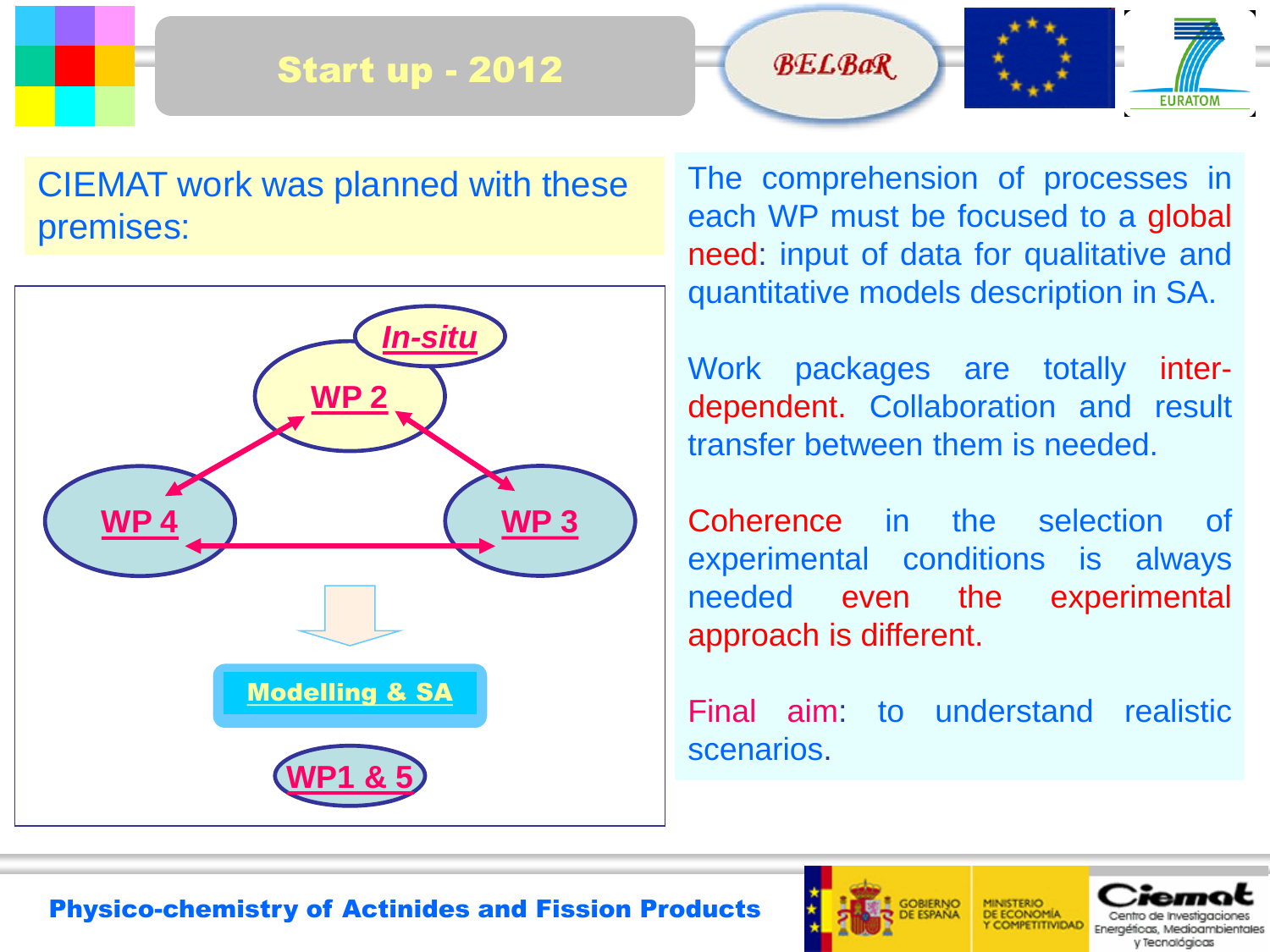



 $\sim$ 

| <b>Issue</b>                                                                          | <b>Safety case position at start of BELBaR</b>                                                                                                                                                                                                                                                                 | <b>Outcome</b>                                                                                                                  |
|---------------------------------------------------------------------------------------|----------------------------------------------------------------------------------------------------------------------------------------------------------------------------------------------------------------------------------------------------------------------------------------------------------------|---------------------------------------------------------------------------------------------------------------------------------|
| <b>Mechanisms of</b><br>erosion of clay<br>particles from<br>the bentonite<br>surface | <b>Erosion will cause a loss of bentonite buffer</b><br>performance under some conditions.<br>This may lead to corrosion failures of the<br>canisters.<br>Corrosion failure leads to the largest impact on<br>risk, a less pessimistic approach may have<br>significant <i>impacts on the calculated risk.</i> | <b>Mechanisms of clay</b><br>colloid release (WP2<br>output).<br>Improved quantitative<br>models with new data<br>(WP5 output). |



# CIEMAT outcome

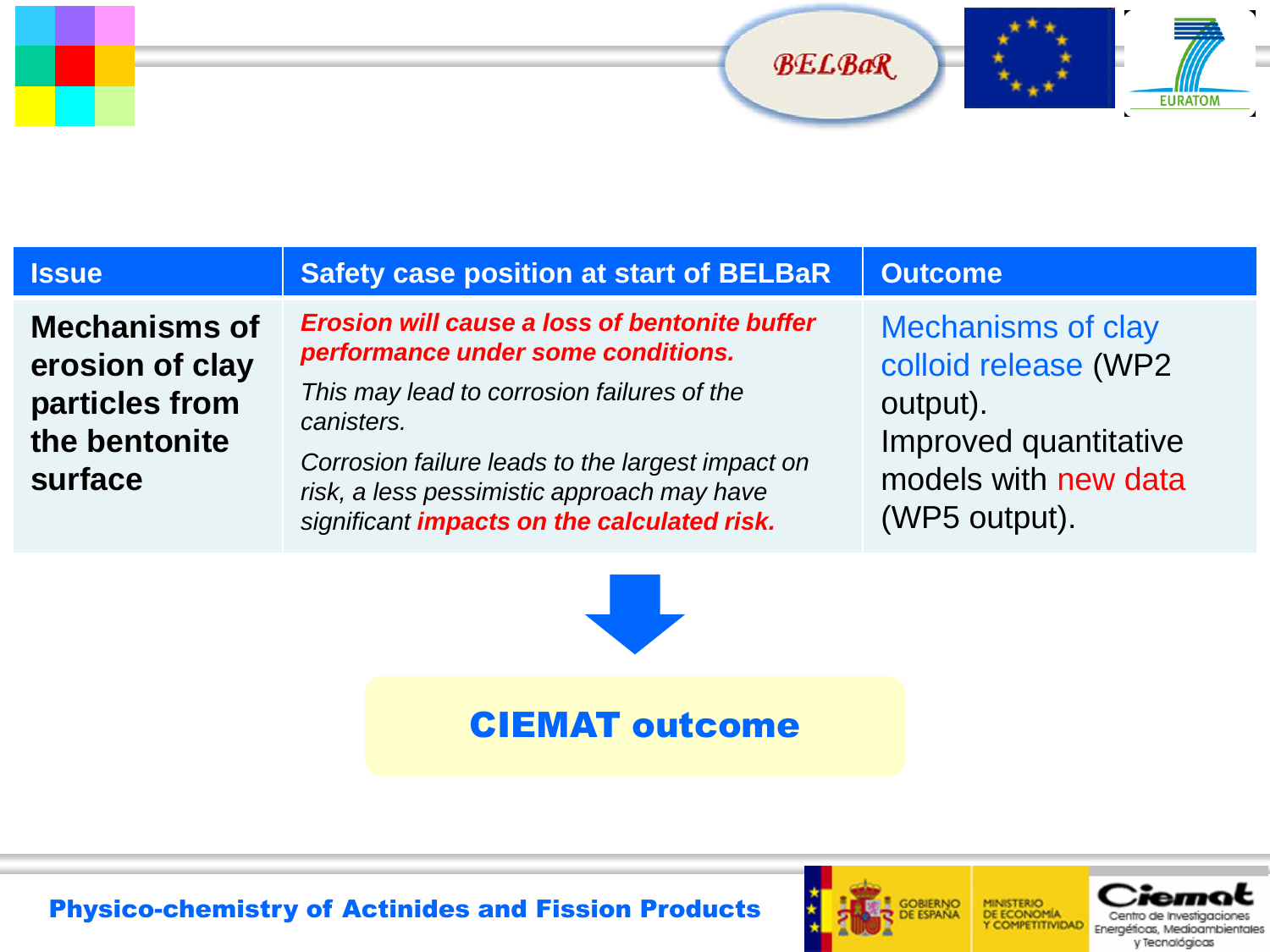

### **Mechanisms of erosion of clay particles from the Bentonite surface:**

- **Mechanisms** of clay colloid release (WP2 output).
- Improved quantitative models with **new data** (WP5 output).

# **Issue CIEMAT Outcome**

- $\checkmark$  Clay hydration; swelling
- $\checkmark$  Gel formation
- **Favourable conditions**
- $\checkmark$  Extrusion
- Mobilisation *(available paths)*
- $\checkmark$  **Na-bentonite** (1.6 g/cm<sup>3</sup> in DW): 7.3E-2 kg/m<sup>2</sup>



**Nanocor clay 1.4 g/cm<sup>3</sup> , Nabentonite & NaCl 10-3 M; Flow conditions**



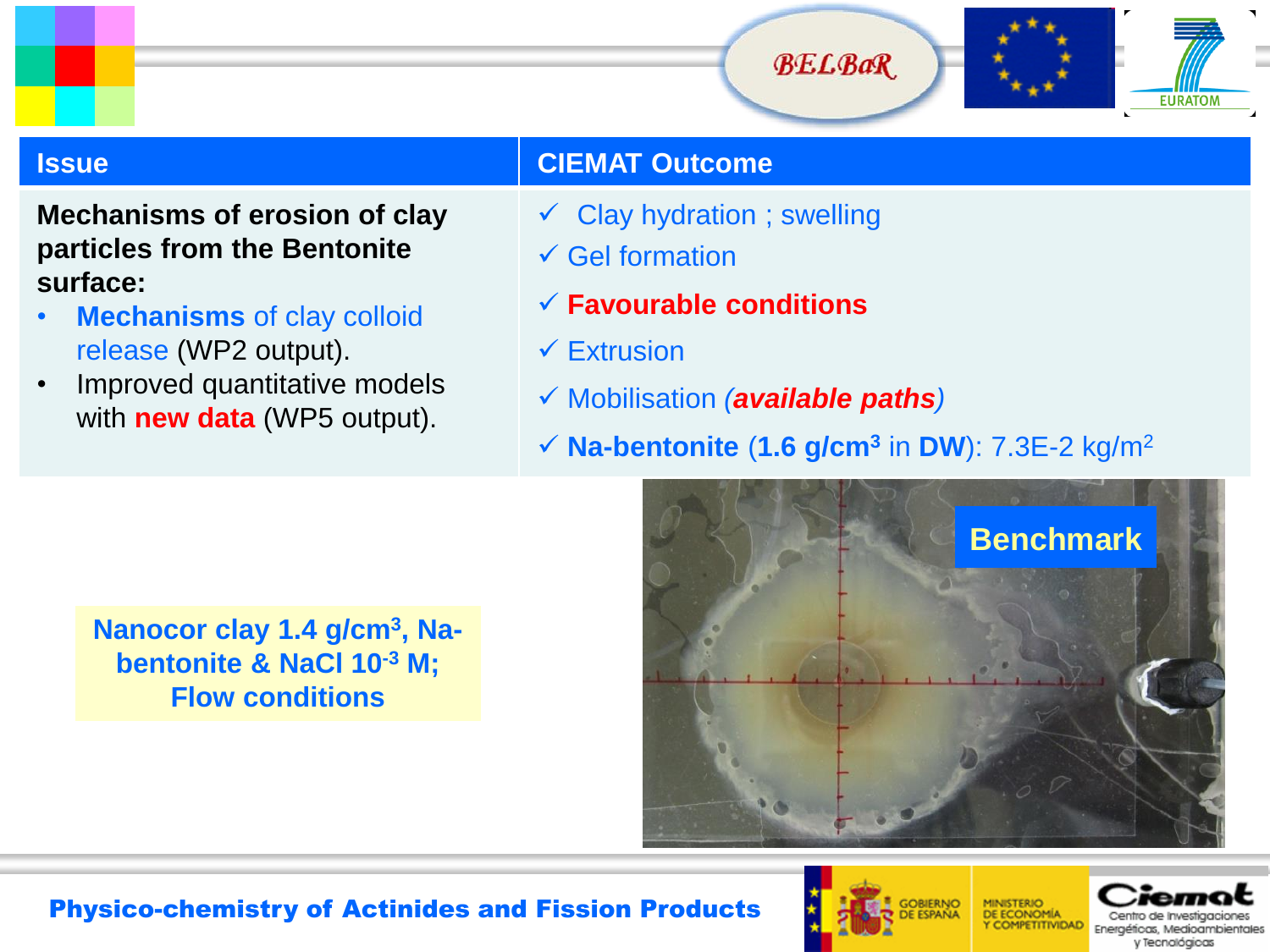

### **Mechanisms of erosion of clay particles from the Bentonite surface:**

- **Mechanisms** of clay colloid release (WP2 output).
- Improved quantitative models with **new data** (WP5 output).

# **Issue CIEMAT Outcome**

- $\checkmark$  Clay hydration
- $\checkmark$  Gel like formation
- **Favourable conditions**
- $\checkmark$  Extrusion
- Mobilisation *(available space)*
- **Na-bentonite** (**1.6 g/cm<sup>3</sup>** in **DW**): 7.3E-2 kg/m<sup>2</sup>



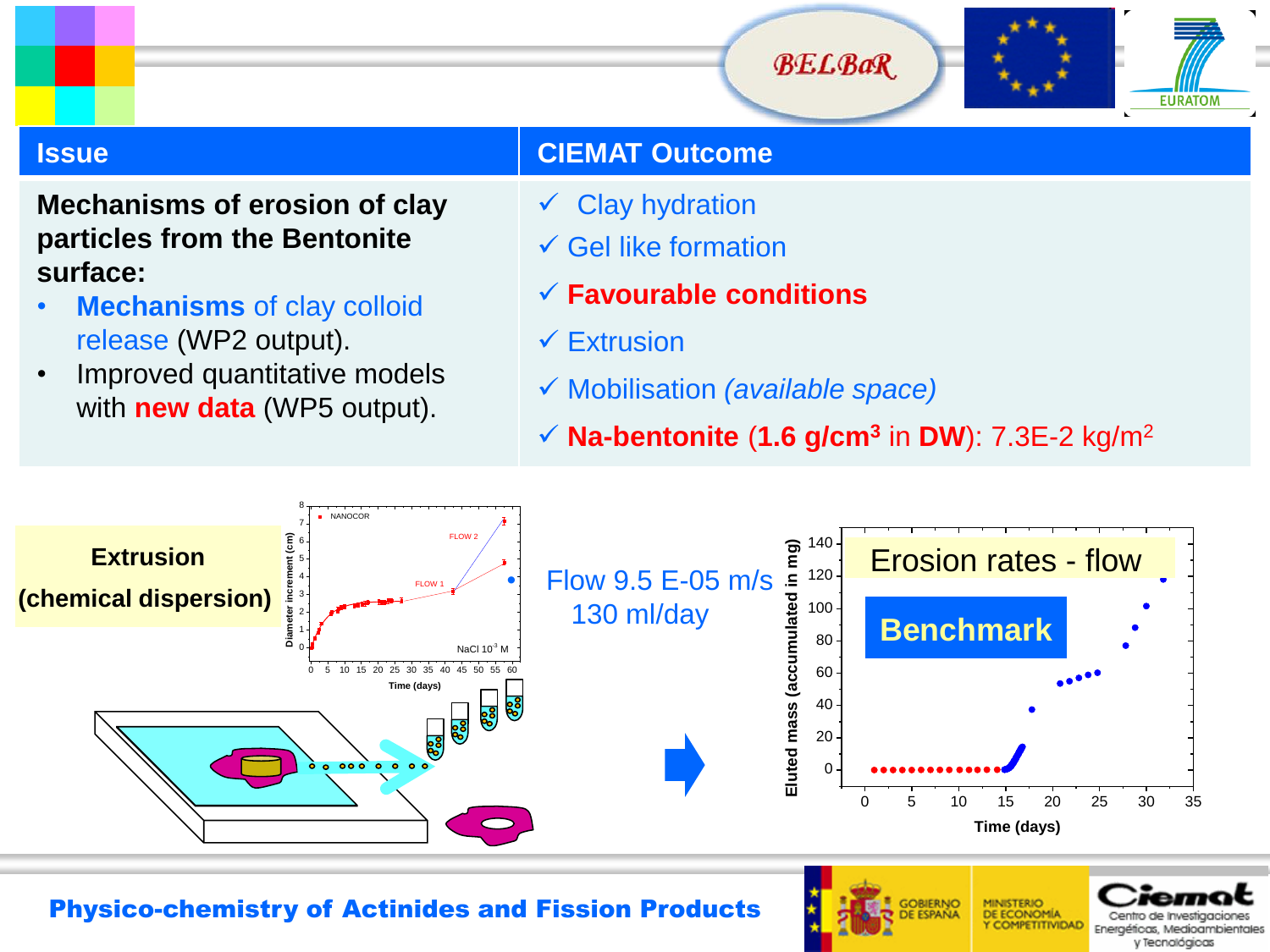



### **Characteristics of Bentonite clay**

- The role of divalent cations (WP2 and WP4).
- The stability of different bentonites (WP4)



 $\checkmark$  Different clays – different extrusion behaviour.



![](_page_5_Picture_12.jpeg)

![](_page_5_Picture_13.jpeg)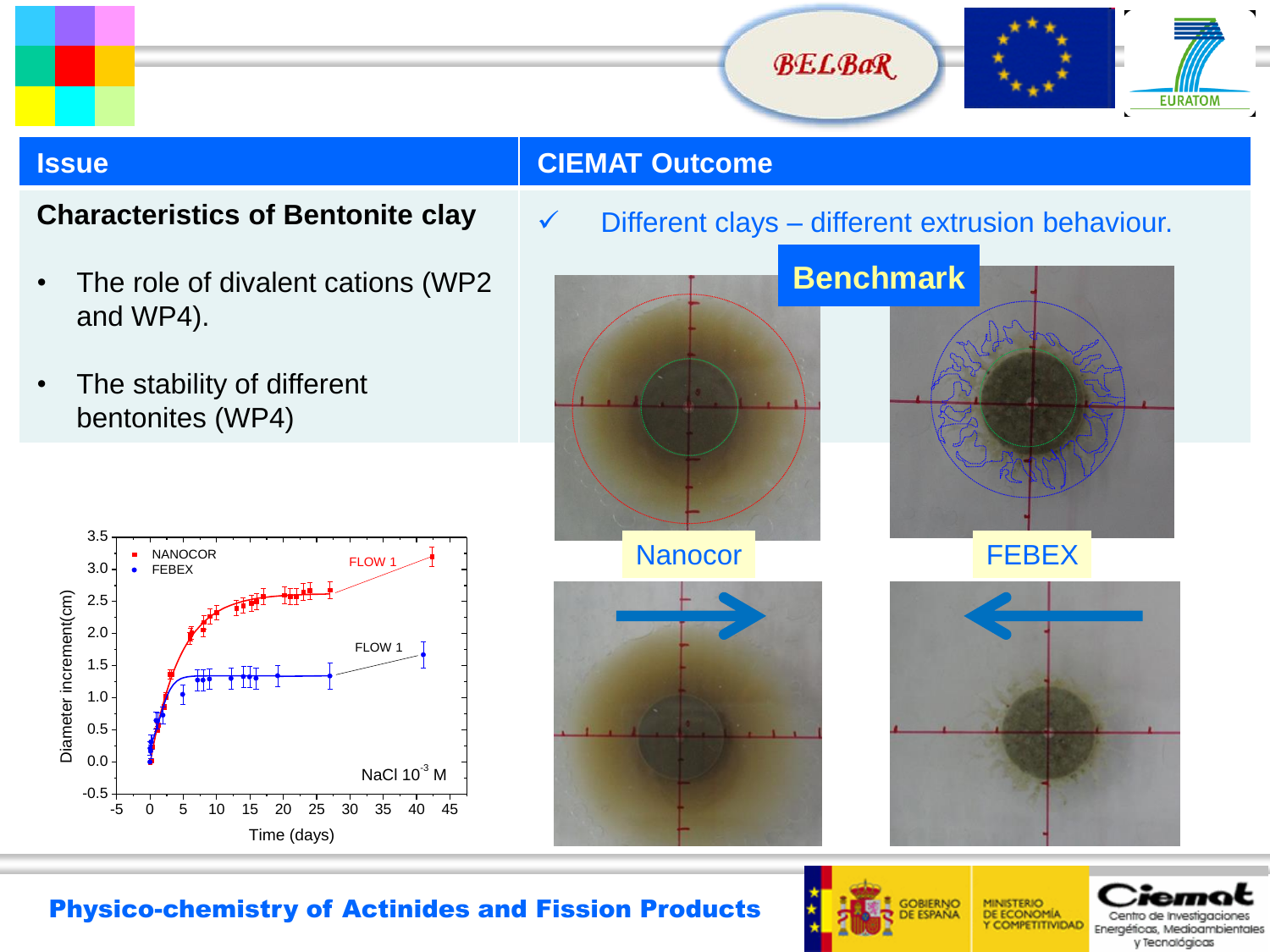![](_page_6_Picture_0.jpeg)

![](_page_6_Picture_1.jpeg)

### **Characteristics of Bentonite clay**

- The role of divalent cations (WP2 and WP4).
- The stability of different bentonites (WP4)

Set-up

![](_page_6_Figure_7.jpeg)

![](_page_6_Figure_8.jpeg)

### **Issue CIEMAT Outcome**

 $\checkmark$  Compared erosion behaviour of different bentonites:

MX80 FEBEX bentonite • Raw bentonites • Na- or Ca- homoionic

Mylos - G Rockle B75 -CzR MSU- Russian **Nanocor** 

• Mixed clays Kaolinite **Saponite Zeolite Illite Oxides** 

![](_page_6_Picture_15.jpeg)

![](_page_6_Picture_16.jpeg)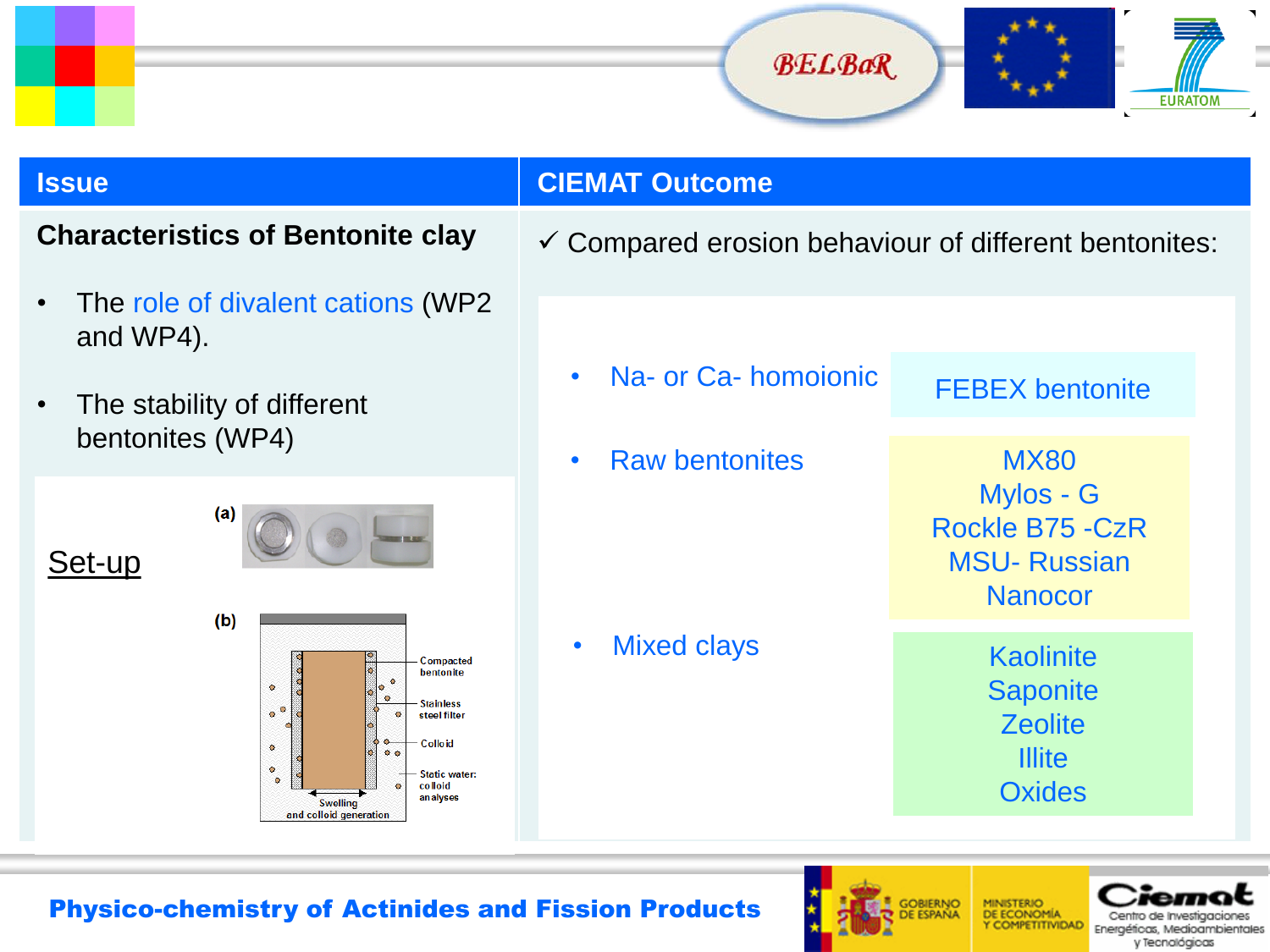![](_page_7_Picture_0.jpeg)

![](_page_7_Picture_1.jpeg)

### **Characteristics of Bentonite clay**

- The **role of divalent cations** (WP2 and WP4).
- The stability of different bentonites (WP4)
- Dependence on main exchangeable cation of the clay, but not only!
- **Ca- bentonite: no erosion**
- $\checkmark$  FEBEX (30% Na): erosion
- $\checkmark$  Relevance of cation exchange (chemistry GW)

![](_page_7_Figure_11.jpeg)

**Na-bentonite** (**1.6 g/cm<sup>3</sup>** in **DW**): 7.3E-2 kg/m<sup>2</sup> FEBEX 1.6 g/cm<sup>3</sup> in DW: 6E-2 kg/m<sup>2</sup> Ca-bentonite 1.6 g/cm<sup>3</sup> in DW: 6E-2 kg/m<sup>2</sup>

![](_page_7_Picture_14.jpeg)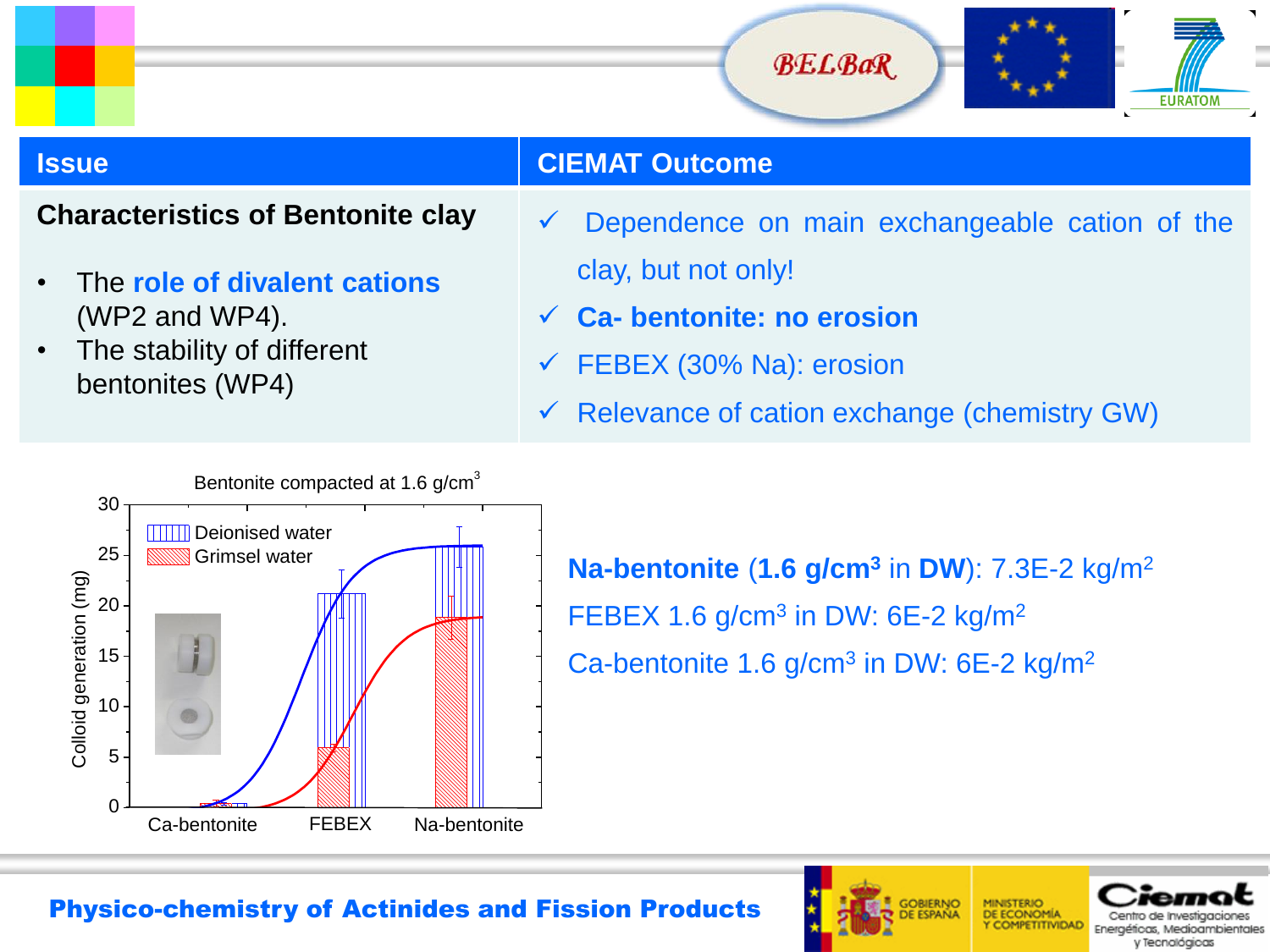![](_page_8_Picture_1.jpeg)

**-50**

**-40 -30 -20 -10 0**

 $\overline{\bigcirc}$ 

# **Issue CIEMAT Outcome**

(D)

### **Characteristics of Bentonite clay**

The role of divalent cations (WP2) and WP4).

 $\checkmark$  When colloids are NOT stable = no erosion.

 (WP4) **Analysis of colloid stability (size, charge) does not predict erosion behaviour.**

• **The stability of different bentonites** (WP4)

**2 4 6 8 10 12**

**pH**

![](_page_8_Figure_9.jpeg)

![](_page_8_Figure_10.jpeg)

**MINISTERIO** DE ECONOMÍA

Y COMPETITIVIDAD

Centro de investigaciones

Energéticas, Medioambientales y Tecnológicas

GOBIERNO

Physico-chemistry of Actinides and Fission Products

**0**

**pH**

**Mx-80 Bentonit** 

**Czech B75 Bentonite**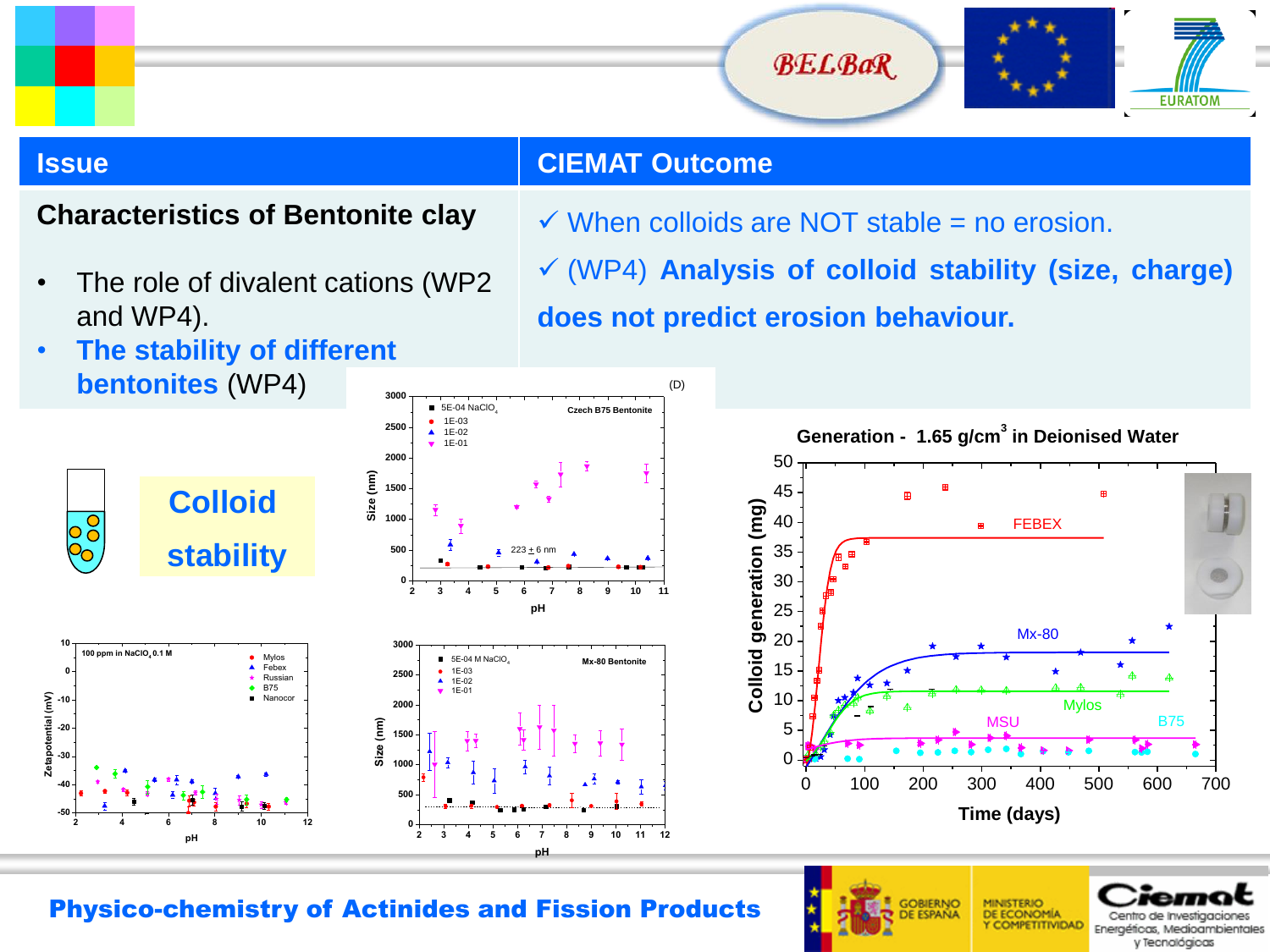![](_page_9_Picture_0.jpeg)

![](_page_9_Picture_1.jpeg)

### **Characteristics of Bentonite clay**

The role of divalent cations (WP2) and WP4).

 $\checkmark$  Erosion of raw bentonite is not (only) related to the clay exchangeable cations

• **The stability of different bentonites** (WP4)

![](_page_9_Figure_8.jpeg)

![](_page_9_Picture_10.jpeg)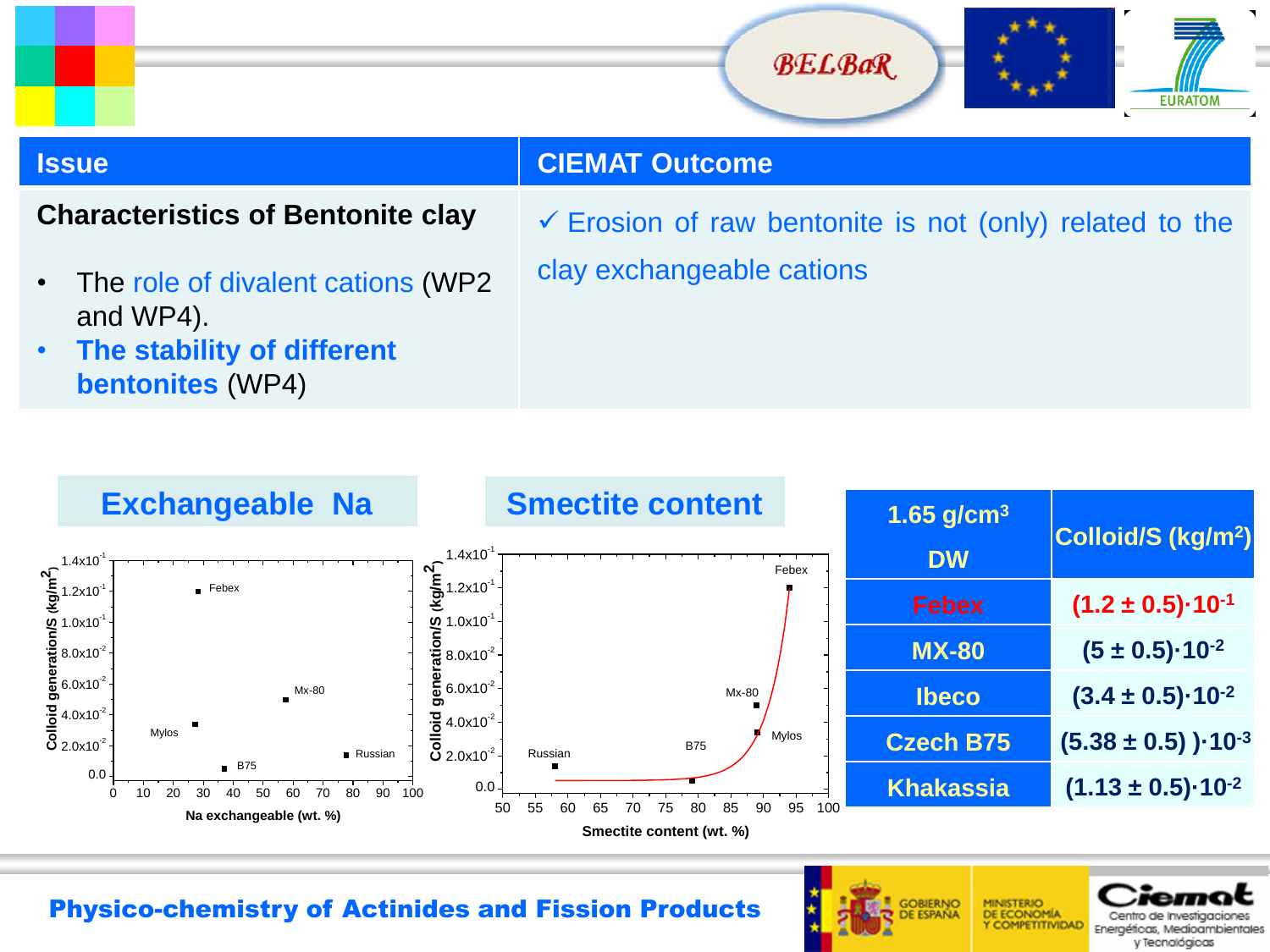![](_page_10_Picture_1.jpeg)

### **Characteristics of Bentonite clay**

- The role of divalent cations (WP2) and WP4).
- **The stability of different bentonites** (WP4)

# $\checkmark$  Clay compositions and structural characteristics are relevant to define erosion behaviour.

 $\checkmark$  Interpretation of the entire set of (mineralogical) data ongoing.

![](_page_10_Figure_10.jpeg)

![](_page_10_Figure_11.jpeg)

**GOBIERNO** 

**MINISTERIO JE ECONOMIA** Y COMPETITIVIDAD

Energéticas, Medioambientale y Tecnológicas

### Physico-chemistry of Actinides and Fission Products

# **Swelling clays Clay mixtures**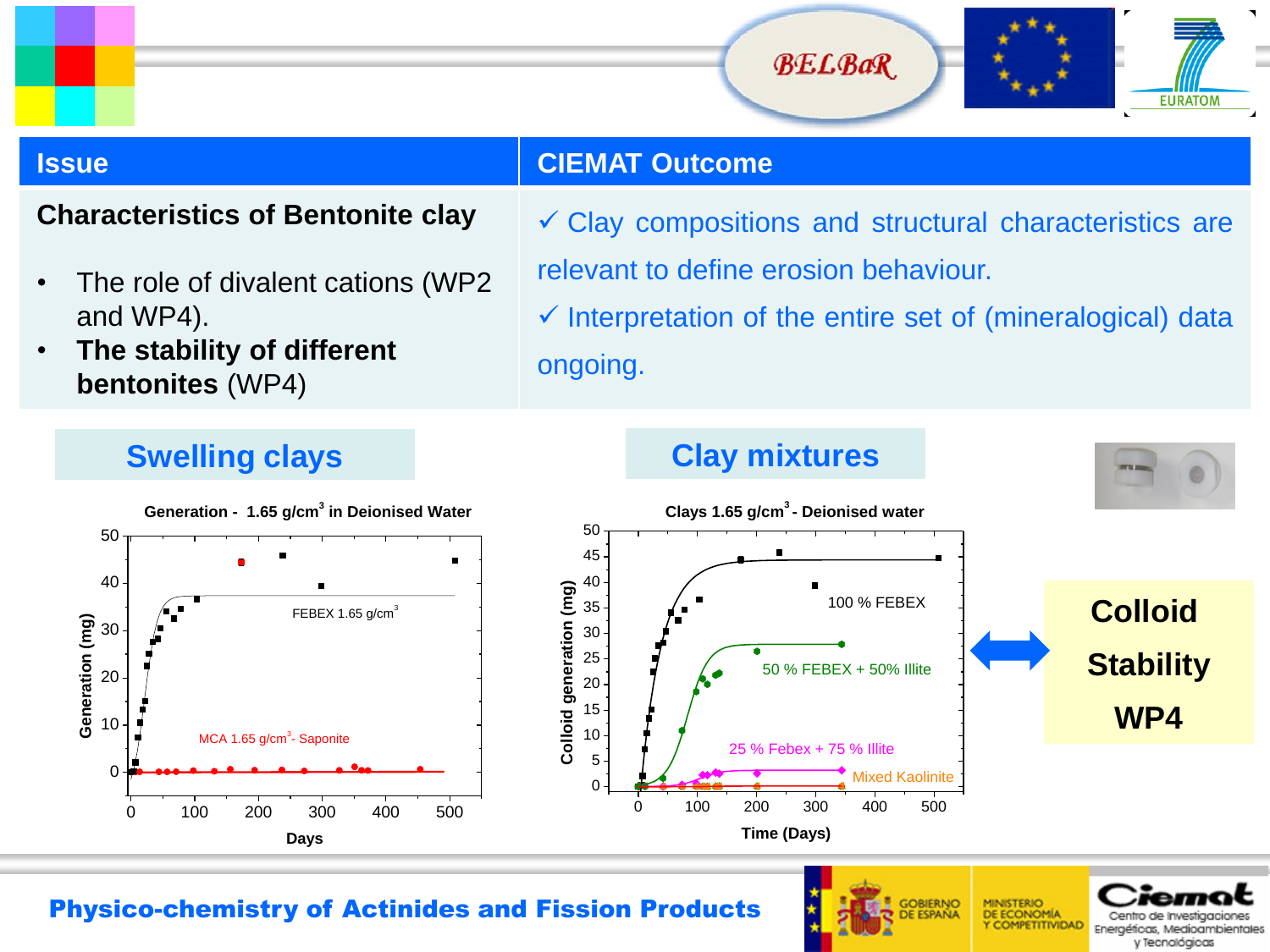![](_page_11_Picture_1.jpeg)

### **Groundwater chemistry**

**0**

**SEC**<br> **COLLOCATER**<br> **COLLOCATER**<br> **COLLOCATER**<br> **COLLOCATER**<br> **COLLOCATER**<br> **COLLOCATER** 

**5**

**40**

• Effect on mixed monovalent/divalent systems (WP2, WP4, WP5).

### **Issue CIEMAT Outcome**

- Ca in groundwater is incorporated to bentonite: inhibits colloid generation**.**
- $\checkmark$  High relevance of cation exchange processes.
- Fresh water income re-launches erosion but to a lower extent. (Hysteresis, stability/reversibility ).

# **FEBEX in "favourable " waters FEBEX in Äspo**

**FEBEX bentonite 1.65 g/cm<sup>3</sup> in different electrolytes** 

![](_page_11_Figure_11.jpeg)

![](_page_11_Figure_12.jpeg)

### Physico-chemistry of Actinides and Fission Products

**GOBIERNO** 

![](_page_11_Picture_15.jpeg)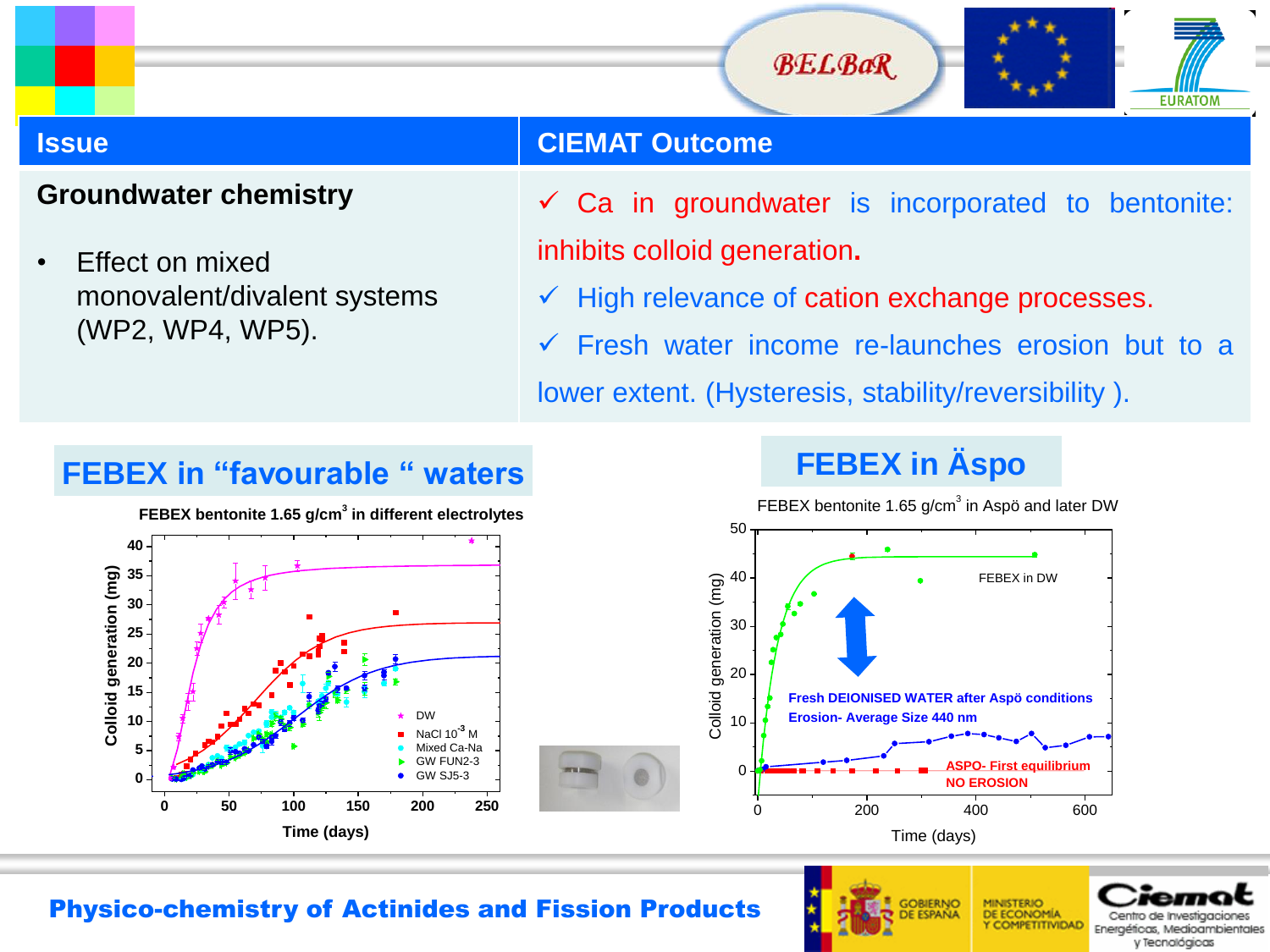![](_page_12_Picture_0.jpeg)

![](_page_12_Picture_1.jpeg)

### **Clay extrusion paths**

• The effect of fracture geometry on clay mass loss (WP2).

 $\checkmark$  Colloid erosion // mobilisation is limited by the available pore/paths (surface) for transport.

 $\checkmark$  Experimental erosion data should be normalised to extrusion surfaces kg/m<sup>2</sup>

![](_page_12_Picture_8.jpeg)

![](_page_12_Figure_9.jpeg)

![](_page_12_Picture_10.jpeg)

![](_page_12_Picture_11.jpeg)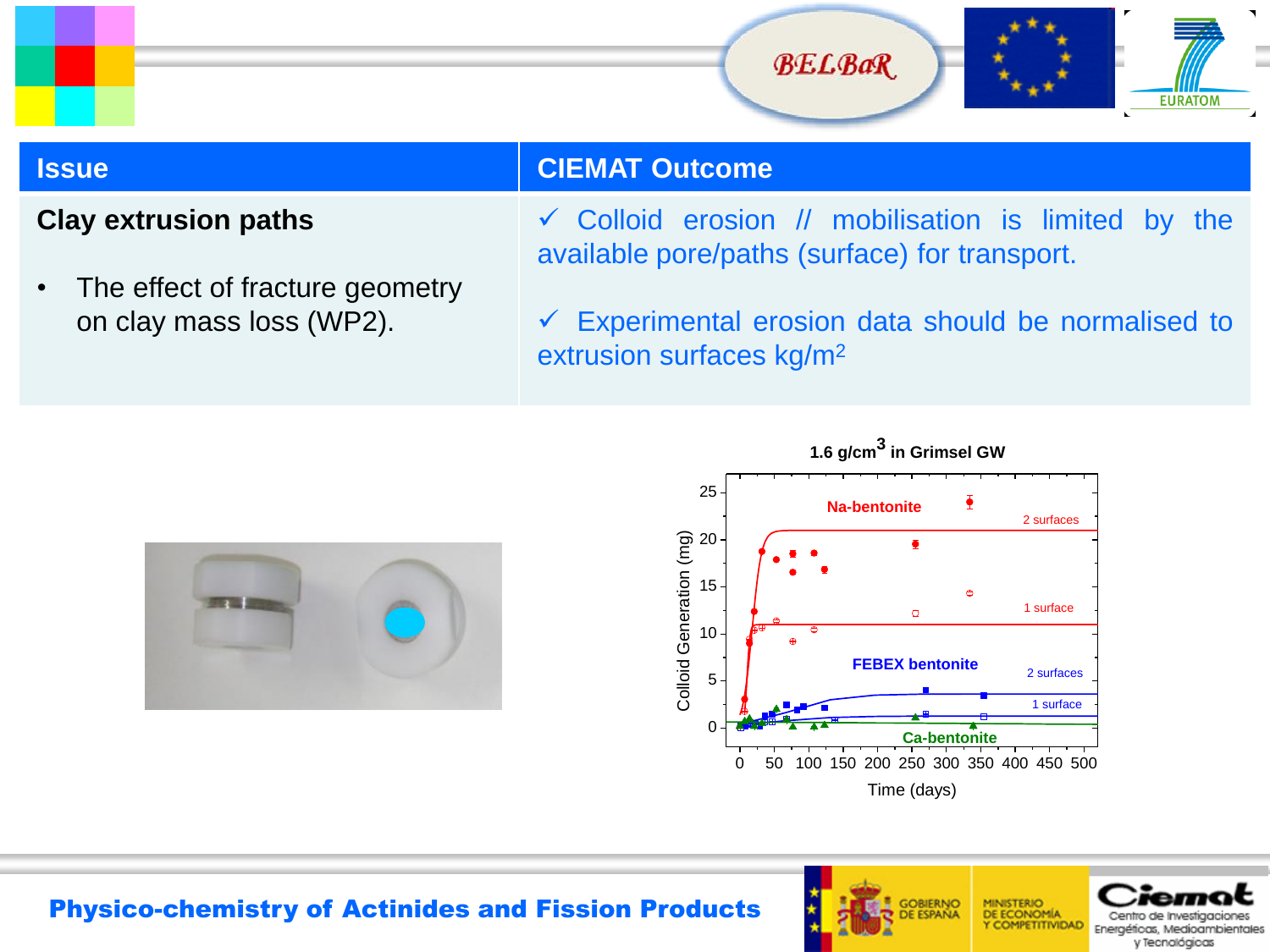![](_page_13_Picture_1.jpeg)

Ca

### **Issue CIEMAT Outcome**

### **Ground water velocity**

• Verification of the dependence between the groundwater velocity and the erosion rate.

 $\checkmark$  In Ca - Na electrolytes: Little effect of flow changes

- (Flow velocities:  $10^{-8}$   $10^{-7}$  m/s)
- $\checkmark$  Colloid release clearly slowed down: "equilibrium"

![](_page_13_Figure_9.jpeg)

![](_page_13_Figure_10.jpeg)

![](_page_13_Picture_12.jpeg)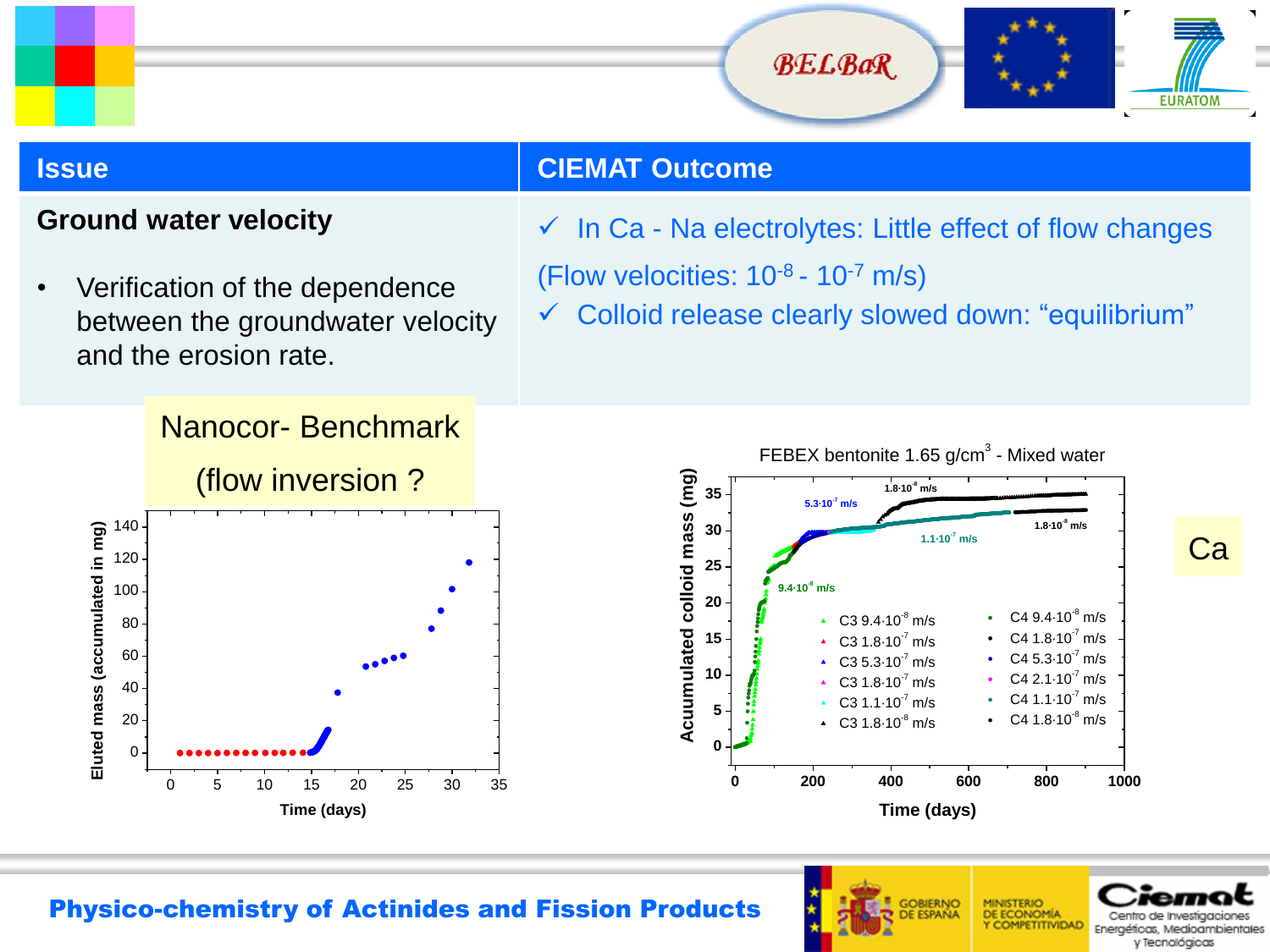![](_page_14_Picture_1.jpeg)

### **Clay – Groundwater interactions**

- A validated argumentation for (the conditions for) **maximum clay mass loss rate** to be used in safety case (cross-WP effort).
- *Summary of how these processes should be integrated in the safety case.*

![](_page_14_Figure_7.jpeg)

 $\checkmark$  Maximum rates form Na-bentonite in deionised water at higher compaction densities (1.6 g/cm<sup>3</sup>)

 $\checkmark$  The system tends to an equilibrium

![](_page_14_Figure_10.jpeg)

![](_page_14_Picture_12.jpeg)